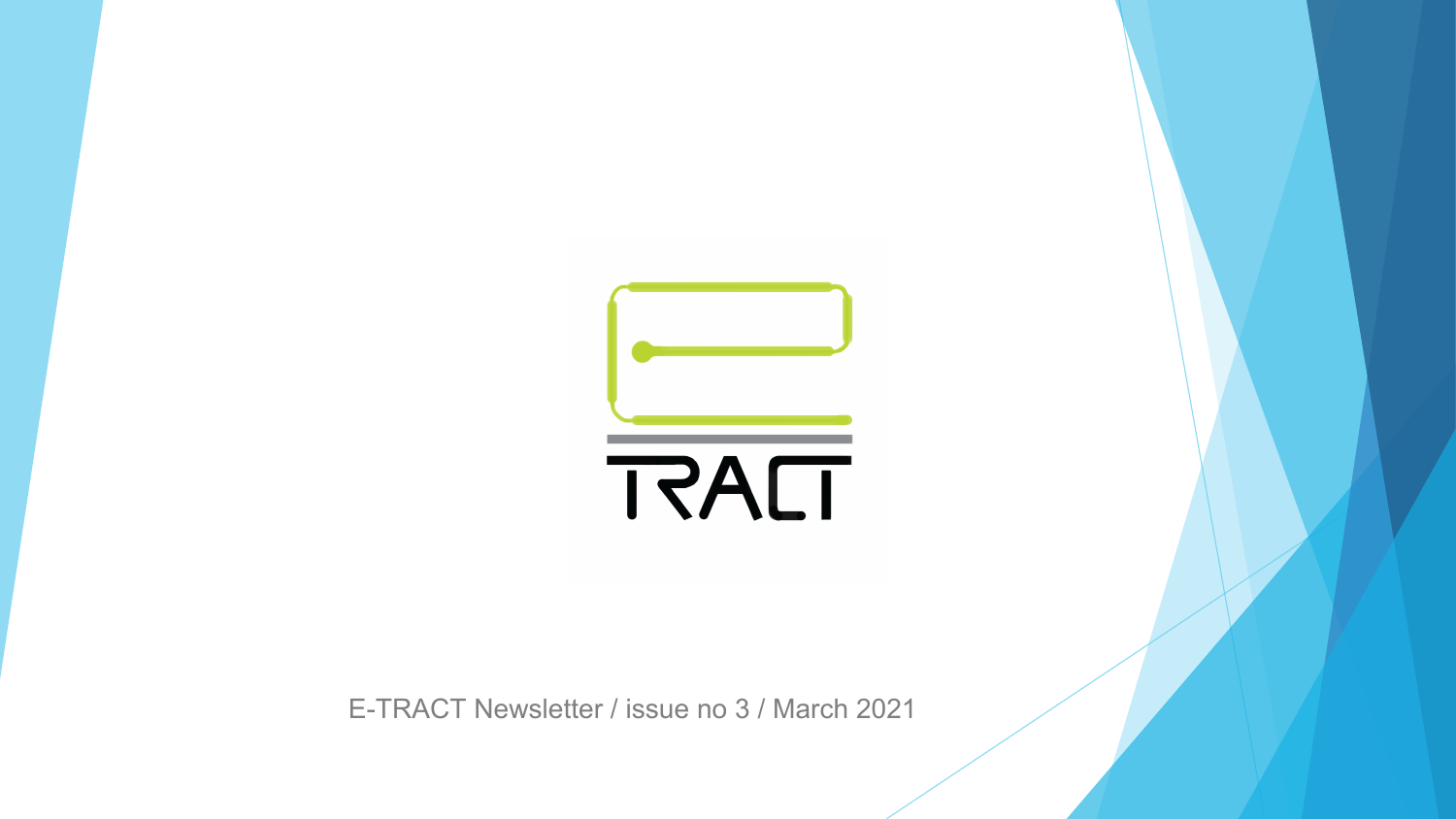# **Enjoy reading the E-TRACT newsletter!**

"E-TRACT" is a research innovation project funded under the Programme Electric Mobility Europe 2016 and coordinated by Mecaprom (Italy), and with the participation of 2 more partners from 2 European countries: Imecar (Turkey) and Bosmal (Poland).

The overall objective of the project is to contribute to the implementation of e-mobility (EM) in Europe by drastically improving the performances of e-buses, while at the same time reducing their costs, thus fostering the adoption of electrical solutions in public transport companies as a first application in the project.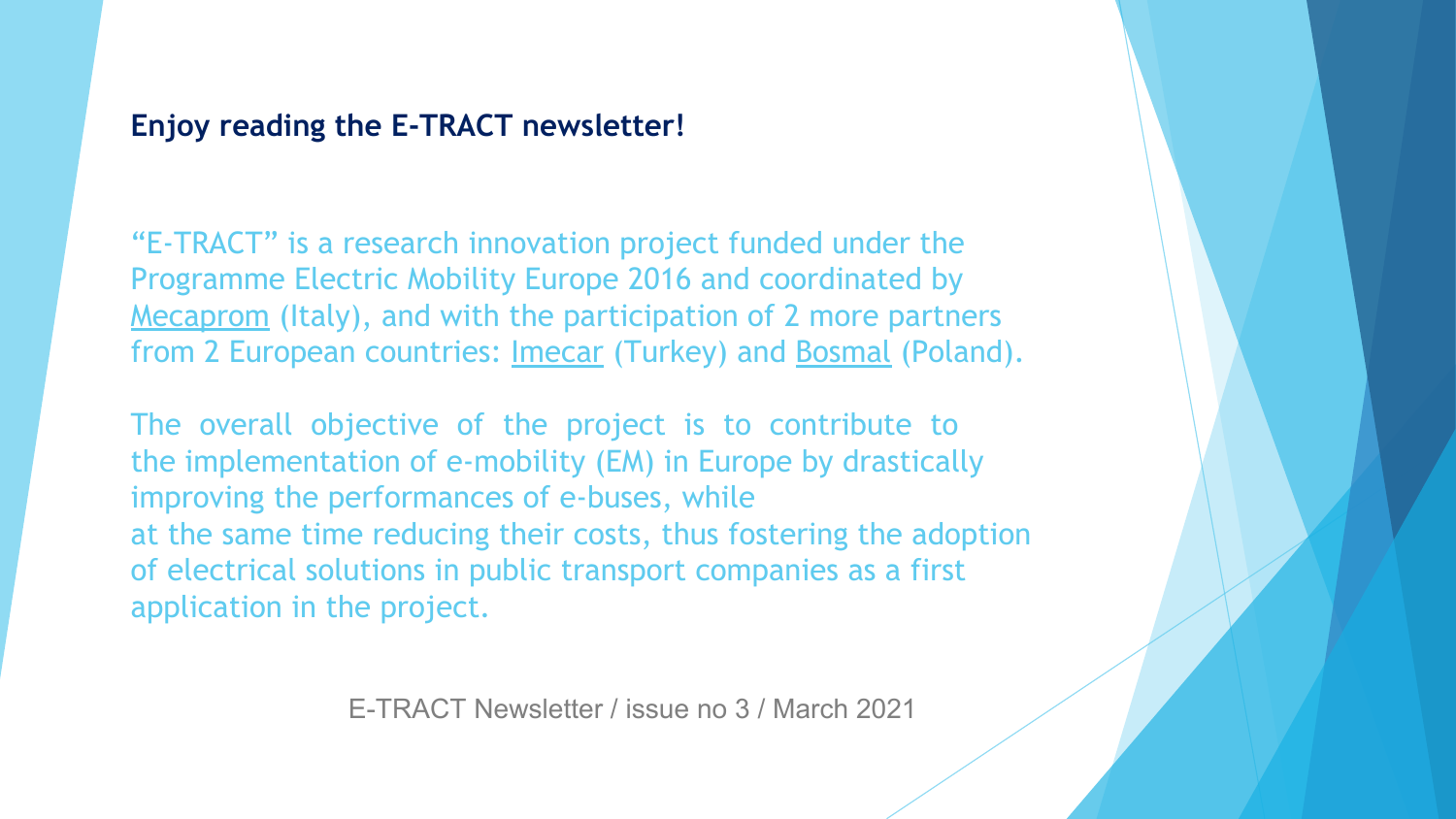## **Results**

# *Final steps for E-TRACT project !*

The project is moving the final steps to the project is taking the last steps towards closure. Despite the difficulties encountered during development E-TRACT has achieved the following results:

- complete gearbox for electrification of light vehicles or minibuses;
- cost of the electrification process of 30% compared to the purchase and maintenance of a new electric vehicle (calculated on 10 years of use);
- reduction of CO2 GWP100kg compared to a traditional vehicle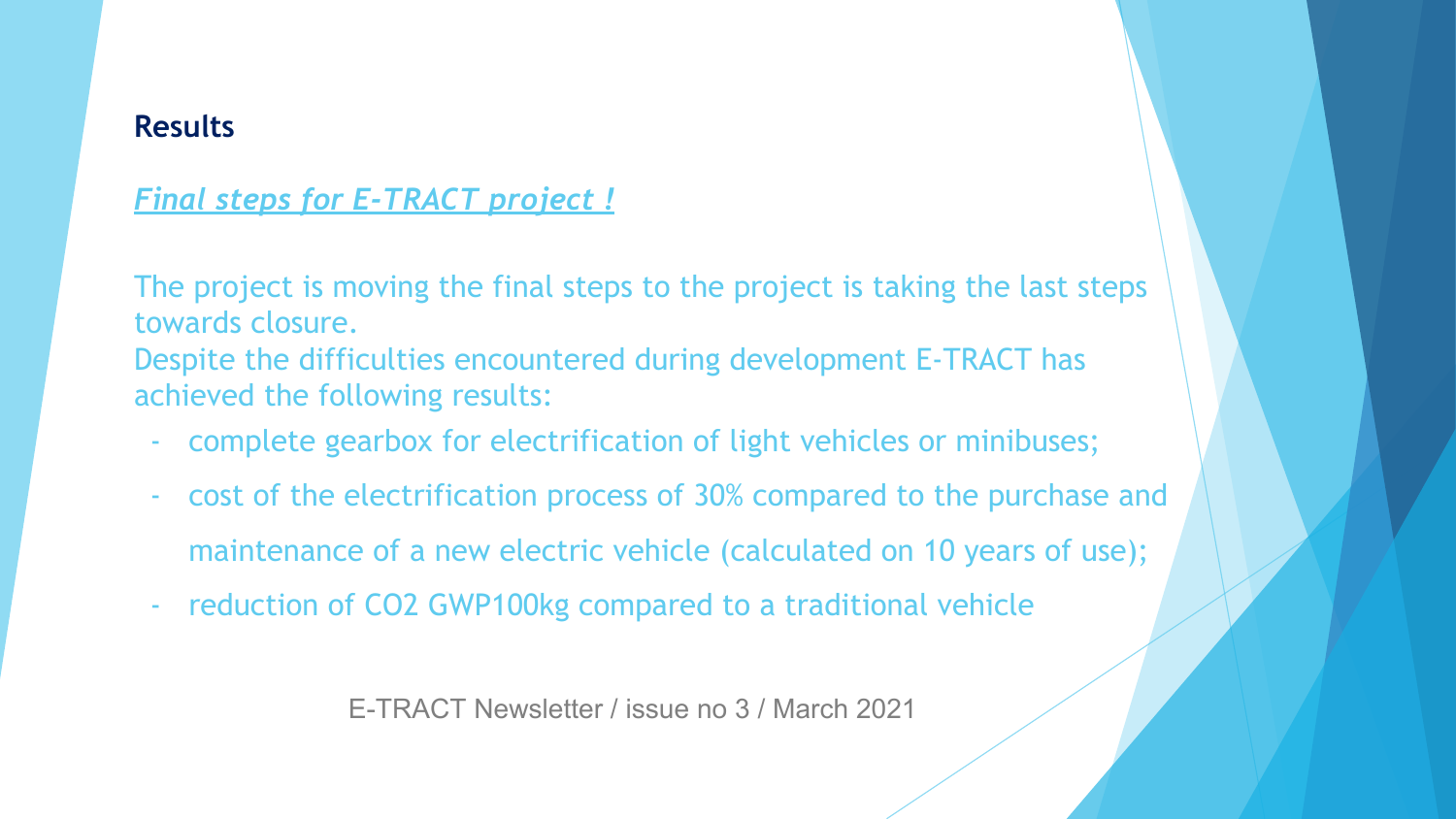#### **Policy and recommendation**



# The Project closed on the 28th of February 2021

The E-TRACT project can create positive effects for about 10.000 officially registered vehicles eligible for an electric retrofit, both in public and private transport: public incentives could support the spread of the solution